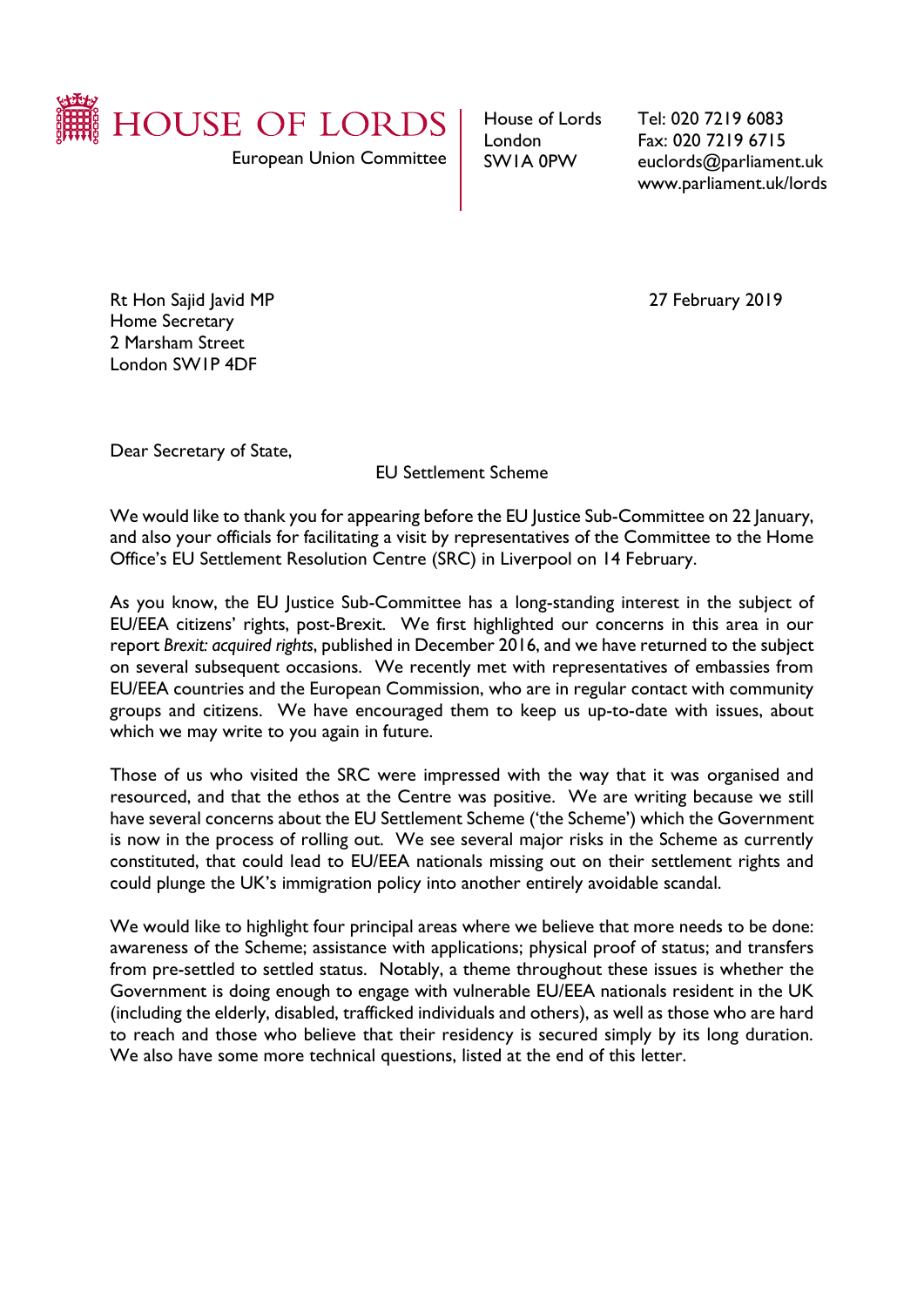## **Our principal concerns**

### *A. Awareness of the Scheme: Good communication, beyond electronic engagement*

When we met you on 22 January, we raised our concerns about the tone of the social mediabased advertising adopted by the Home Office over the Christmas period. To be frank, we agree with those who found the message conveyed by those Twitter advertisements to be illjudged and objectionable. Moreover, it did not accord with your promises, made to us in June last year, that EU/EEA nationals in the UK would be made to feel welcome and wanted. We do not agree with your implication that the adverts could not offer both a welcoming message and factual clarity.

I am sure that you would agree that the initial imposition of a fee was not a welcoming signal, so the announcement of its abolition was widely appreciated. However, it does not appear to have been well co-ordinated across your Department; it is unfortunate that it was announced on the first day of the Public Beta trial, so that those currently applying are still having to pay an upfront fee and to then wait for their money to be refunded. For some people the refund is a burden, and administering it is adding to the Home Office's costs; but, more importantly, we have heard that for some applicants the cost of the application is a deterrent. It is imperative that the abolition of the fee is implemented immediately through the necessary legislation and that refunds are accelerated.

Looking forward to the time when the Home Office rolls out the Scheme for mass participation, it is essential that it uses not only the correct tone and message, but also the correct medium of communication. It is clear from our engagement with officials from EU/EEA countries that it is felt that online advertising is not going to be a suitable way of engaging with vulnerable and harder-to-reach citizens. This includes some elderly citizens who are longstanding UK residents, who resist the notion that they have to apply and who may not see online advertisements. It is therefore paramount that the Home Office commits to a wideranging campaign to reach out to all EU/EEA citizens living in the UK, including advertising in jobcentres, NHS facilities, universities and public transport networks, and via billboards, radio and television. Organisations with national profile such as the Citizens' Advice Bureau must be properly engaged and resourced and promoted as sources of advice. Engagement with local authorities will be vital, and we have already seen some examples where local authorities have produced much more sympathetic adverts, such as Tower Hamlets which uses the message "This is your home too" and spells out what EU/EEA nationals must do to secure their rights.

**Without widespread and welcoming advertising, there is a risk that some EU/EEA nationals will not know that they need to apply, or will think that it is unreasonable to ask them to apply and will not know the consequences of failing to do so. The Government should be concerned about the danger of taking immigration enforcement action against EU/EEA citizens, in particular long-standing residents, and public perception of such enforcement.**

#### *B. Assistance with applications*

We remain concerned by the Home Office's persistent emphasis on making applications online and providing evidence electronically (including using the Android app for passport verification and for providing additional evidence when automated checks do not suffice). Whilst these approaches are a welcome addition to the other routes that are available (by post, and in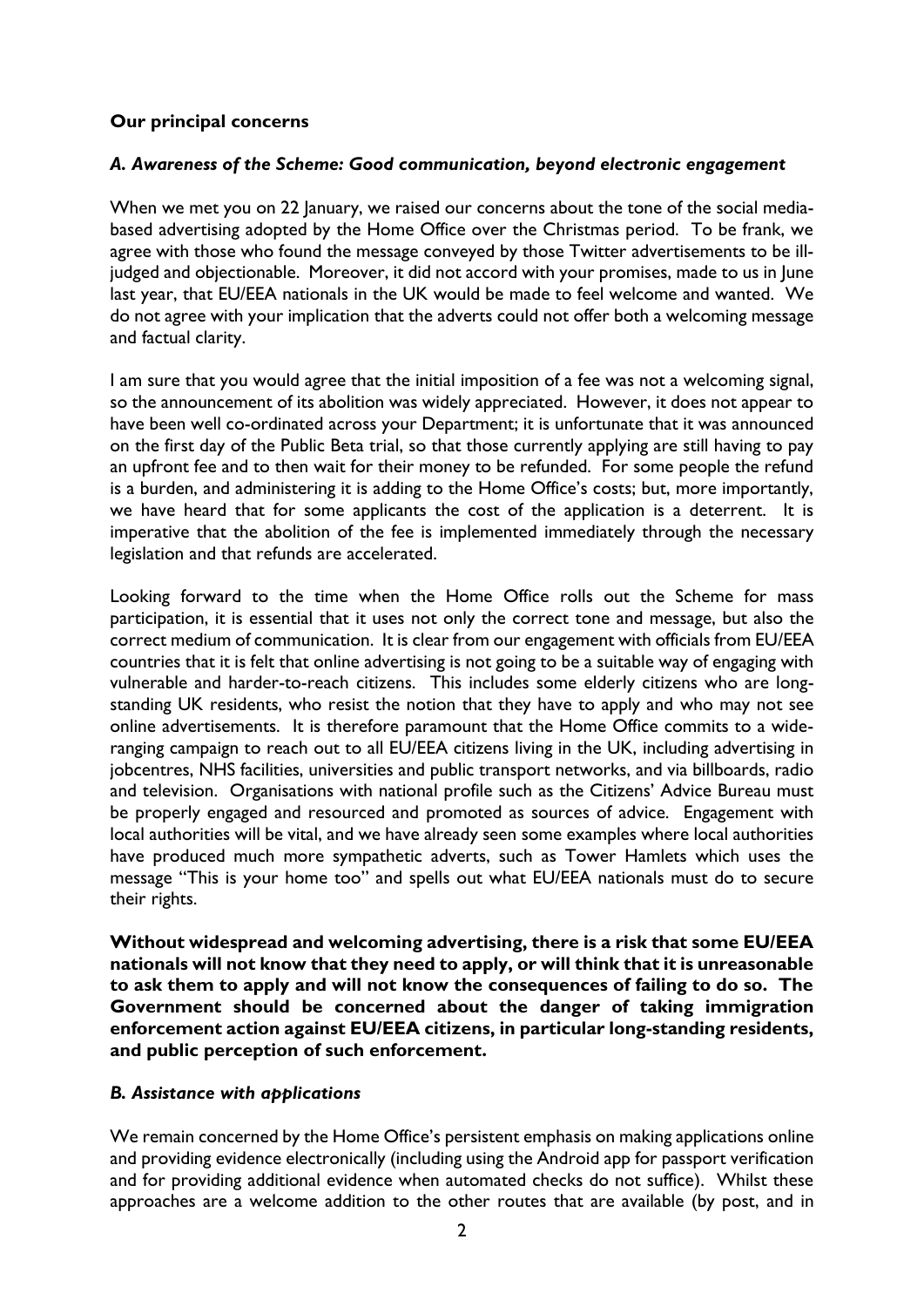person at Home Office buildings), the emphasis has worried potential applicants who lack access to the appropriate technology or who lack the necessary IT skills. Moreover, potential applicants are worried about the traditional routes: visiting a Home Office building entails time and costs; and posting important documents leaves them vulnerable for a period of weeks if asked to prove their identity, and for longer should the documents be lost in the post or in the Home Office.

These concerns about the application process apply to many citizens, not just those who are vulnerable or lack access to IT systems. We believe that the unprecedented nature of this Scheme, in which citizens are being required to register in order simply to continue living as they currently do (which is very different, for example, to deciding to apply for a passport) warrants an even more proactive approach by the Home Office. We welcome the deployment of centres where passports can be scanned, although there will not be enough of these centres, and awareness seems to be low amongst both EU/EEA nationals and their embassies and consulates in the UK. We also welcome the funding made available for community groups to assist vulnerable people making applications, albeit we have heard concerns about eligibility for that funding. However, these initiatives will not help the majority of applicants to navigate each part of application process.

We recommend that the Home Office provides accessible application centres for anyone who would like assistance with their application, including administrative advice about answering the questions and what type of evidence to select, and technical assistance with scanning passports or uploading other documentation. These centres could be mobile, visiting key locations including large employers' sites and rural areas that are not well served by public transport; or they could be located in key buildings (much like polling stations) in each constituency that is home to large numbers of EU/EEA nationals. The infrastructure and staffing would need be similar to that provided for elections: the aim is of a similar importance for citizens' rights.

**Without a widespread and accessible network to provide assistance with applications, EU/EEA nationals will face unnecessary barriers to registering their right to remain in the UK; the SRC will use more resources than necessary in resolving cases; completion of the Scheme will take longer than anticipated; and some applicants will fail to acquire the status that they warrant, through no fault of their own.**

# *C. Physical proof of status*

We understand that, under the current Scheme, individuals granted pre-settled status or settled status will not be provided with any official documentation to prove their status, but rather will receive an electronic code. Whilst they will receive an email or letter informing them of the decision, this will not amount to proof of status. As we discussed with you on 22 January, we believe that it essential that individuals who are granted pre-settled or settled status have the opportunity to acquire a document or other hard copy form of evidence of their right to be in the United Kingdom. Physical proof of status is provided in a number of analogous situations for third country nationals (which EU/EEA citizens will be in future) such as permits for Indefinite Leave to Remain.

Hard copy documentation will be necessary for some people, particularly in circumstances where they are required to provide evidence of their immigration status to access services, employment and healthcare. We have heard concerns that people who wish to access services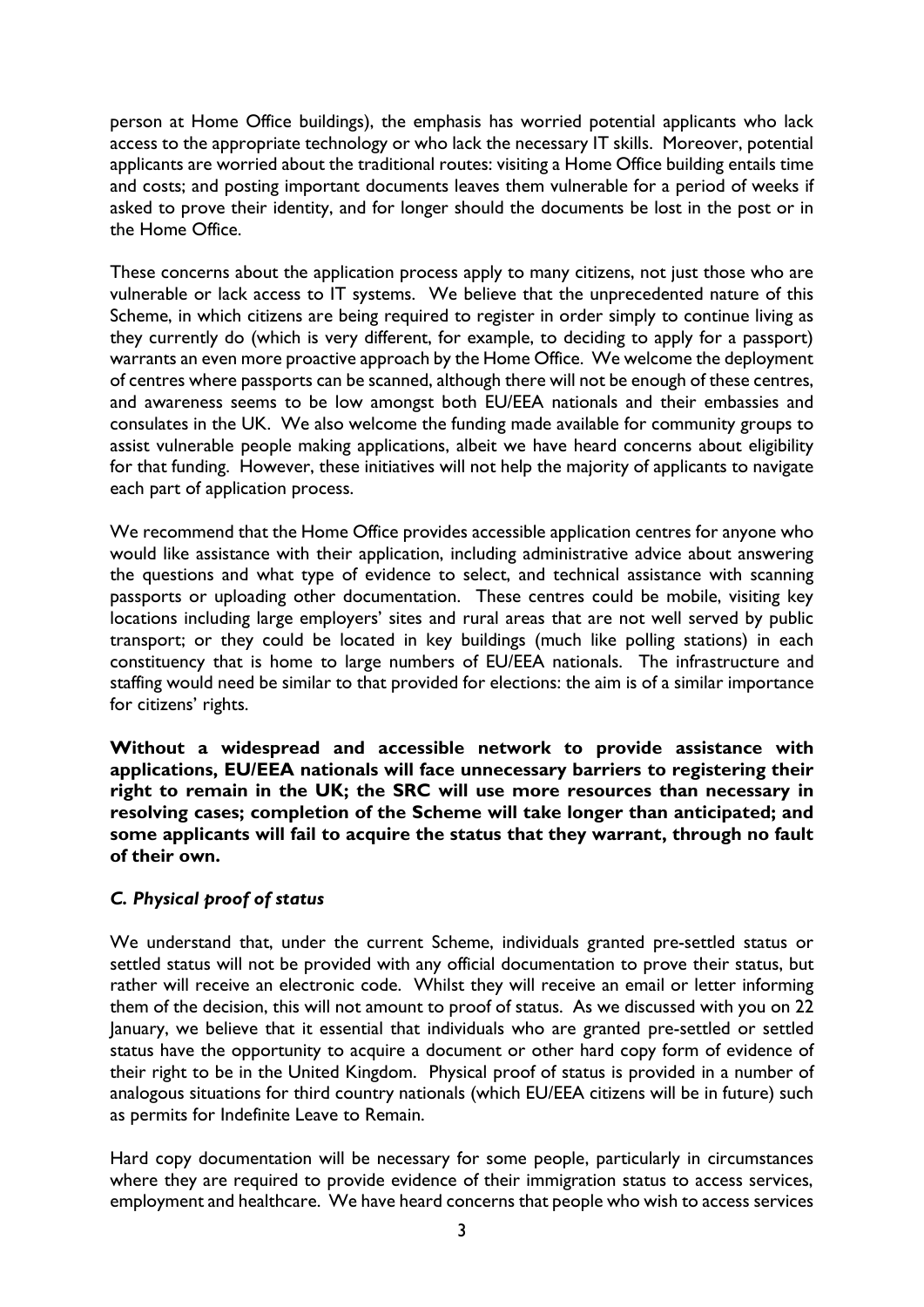and employment may be subject to discrimination when employers or service providers find it too complicated or troublesome to engage with electronic systems (or simply decide not to). Equally, some people may not be familiar with digital technology and should not be disadvantaged when they require services. We have also heard concerns about how EU/EEA nationals would provide evidence in unplanned interactions such as contact with the police or immigration authorities, or emergency admissions to hospital. Furthermore, we have heard concerns that a digital-only proof could still be used by people traffickers and illegal gangmasters to exert control over their victims.

We are concerned as to what will happen if there is ever a failure of these electronic systems (whether accidental or due to a cyber-attack), which could leave EU/EEA nationals in limbo, unable to assert their rights. We are also conscious of the historical experience of some EU/EEA nationals that makes them understandably nervous about trusting a government to hold the sole record of their status and hence to hold control over their rights. We firmly believe that physical documentation should be provided to the successful applicants.

Finally, there should be a separate advertising campaign to raise awareness amongst UK citizens and businesses about EU/EEA citizens' rights and the operation of the system.

**Without physical proof of status, EU/EEA nationals living in the UK could find it hard in some circumstances to access services; and in the worst case they could find it difficult to prove their status in a future dispute with the Home Office. Given the clear parallels with lack of documents contributing to the Windrush scandal, and the fear that this causes for EU/EEA citizens, the Home Office must provide physical documentation.**

## *D. Transfers from pre-settled status to settled status*

There does not appear to be a systematic scheme to move people from pre-settled status to settled status. Instead, the onus appears to be on the individual to provide an update whenever their details or circumstances change and to then re-apply for settled status when they can prove residence for a five-year period.

Our concern is that having obtained pre-settled status, individuals may not realise that they would then have to re-apply, potentially many years later. To ensure that the Scheme operates fairly and humanely, we would suggest that: (a) the Home Office undertake to notify individuals at the time when they would likely be eligible to re-apply for settled status; and (b) the Home Office show some flexibility in circumstances where vulnerable individuals, who have been granted pre-settled status, then fail to re-apply for settled status. We would be very troubled to see the attempted removal of individuals who would otherwise be entitled to settled status, simply because they failed to make an application in the requisite timescale.

We understand that all citizens who are granted pre-settled status will be treated the same, regardless of how many years of residency to that point they can prove: that is, they will all be given a five year "grace period" in which to reach five years' worth of proof of residency, and they will be able to re-apply at any time once they think that they have accumulated the remaining evidence. We can foresee there being cases with gaps in the evidence or difficulties in retrospectively proving continuous residence. We would like you to confirm that the SRC will apply the same principles as for the initial applications: namely, to look for reasons to approve the move from pre-settled status to settled status, as opposed to looking for reasons to reject that move.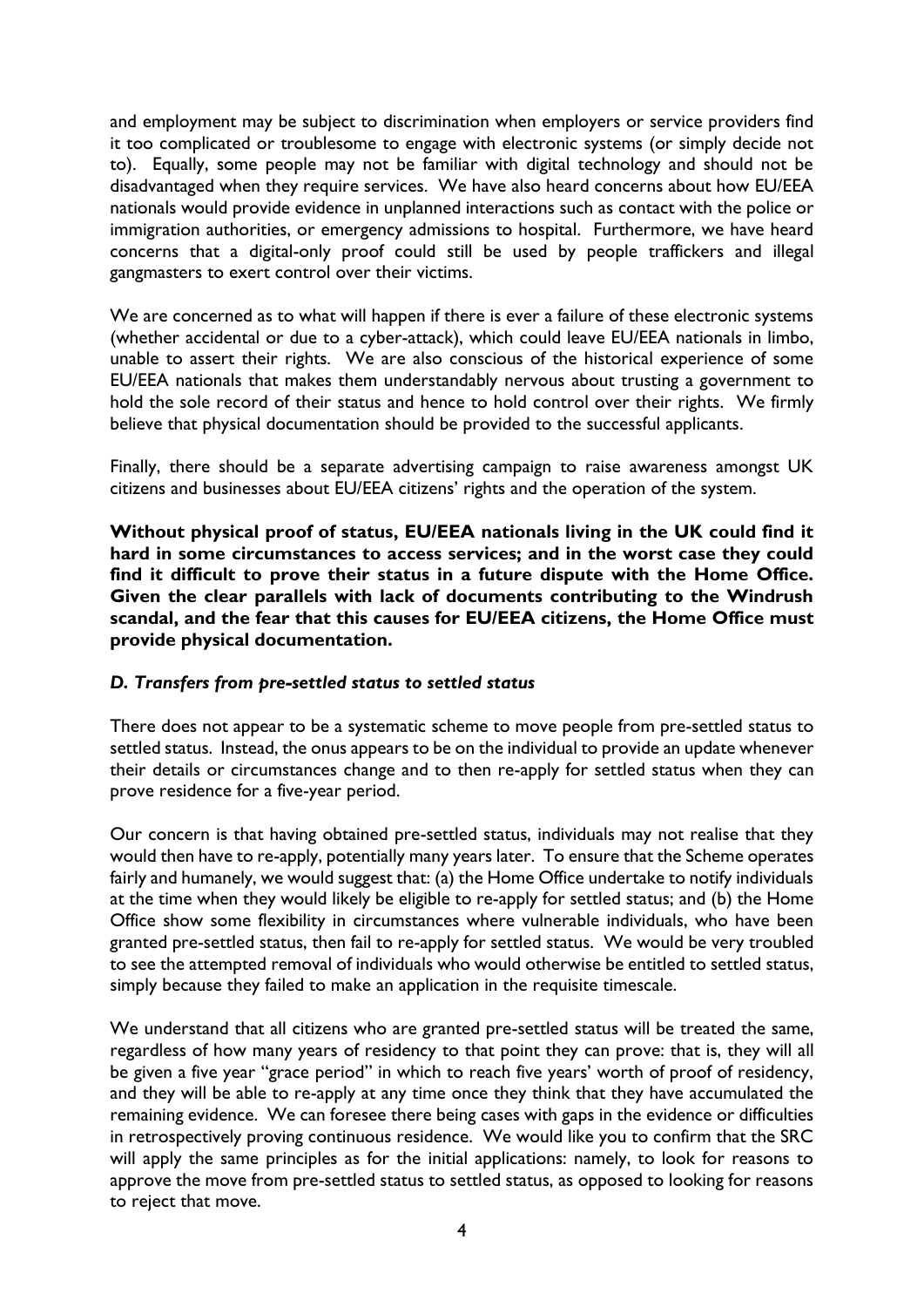**Without a scheme to move people from pre-settled status to settled status there is a serious risk of simply postponing rejections of people's applications for settlement rights, undermining the Government's aim in creating pre-settled status in the first place.**

**We would like a response to the four key areas of concerns within the usual ten days, along with answers to the following more technical queries.**

- 1. Only 1% of those people who went through the PB2 trial were categorised as vulnerable, and yet there are estimates that 10-20% of the EU/EEA population in the UK may be classified in this way (depending upon the definition). We understand that many of the individuals who went through the PB2 trials received help in person. How will such help be applied to such a large number of people who may have difficulties with some (or all) parts of the application process?
- 2. As noted above, we understand that there is some funding available for community groups to assist vulnerable applicants. We have heard complaints about how this works in practice, such that various community groups are not eligible to apply. What are the requirements, how many applications have you received, and which organisations have actually been funded?
- 3. We have been told about issues with inputting data, for example the system does not accept telephone numbers that are longer than those registered in the UK. How prevalent is this issue, and will it be resolved before the final Scheme is rolled out? Are applicants expected to have a UK-based telephone number, and if so why?
- 4. We are aware of reports about issues with recording names, including the application form lacking space for multiple surnames and the system storing some names using a non-Latin alphabet. Such issues could cause problems when comparing the records to other forms of identification. How many such issues are you aware of, and will they all be resolved before the final Scheme is rolled out?
- 5. We have been told that self-employed people who may need to provide several documents to cover the time period face limits on the number of documents they can upload. If they seek to combine these (which requires a certain level of IT skills) they then face a limit on the size of uploaded files. How prevalent is this issue, and will it be resolved before the final Scheme is rolled out?
- 6. We have been told that the facial recognition system does not work reliably for children or those whose appearance has changed (for example by growing or shaving a beard). How prevalent is this issue, and will it be resolved before the final Scheme is rolled out?
- 7. We understand that applicants can only update their details electronically, for example if they need to change the phone number on which they can be contacted to discuss their application. What is done to facilitate such updates for people who are not computer literate or who lack access to the relevant equipment?
- 8. As noted above, we can foresee people having difficulties with evidence for upgrading from pre-settled status to settled status, and that some of these issues could be avoided by providing reminders at key stages. For example, if someone accumulated five years' of evidence but did not re-apply immediately and instead re-applied when prompted by advertisements at the end of the five year "grace period", they might discover that